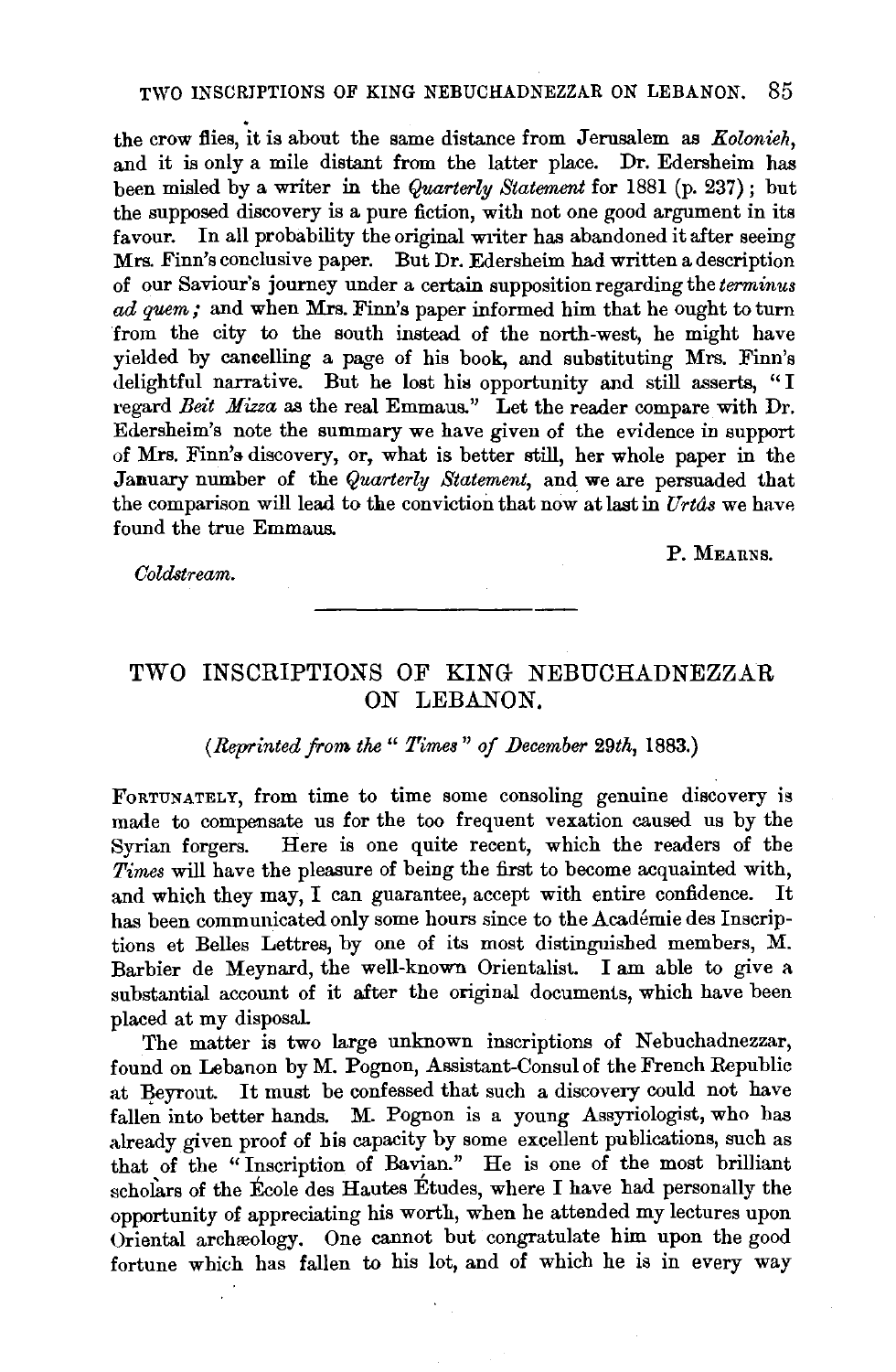deserving. These texts are engraved on the rock, in the Wadi-Brissa, one of the wildest valleys on the eastern slope of Lebanon, about two hours from Hermel, a village situated near the Orontes, and well known by a curious Phœnician or Syrian monument, which has often been described. The two inscriptions are placed opposite to each other on the right and left of the pathway occupying the hollow of the valley, They measure about 5 metres 50 in breadth by 2 metres 80 in height. They are written, the one in archaic and the other in cursive cuneiform characters, forming a whole of 19 columns. Each one is accompanied by a *basso-rilievo.* That of the first inscription represents a personage with the .Assyrian tiara as head-dress, turned towards the left, and seizing an animal standing erect on its hind legs, possibly a lion. Behind this personage there must have been the image of a divinity; it has completely disappeared, but one can still read underneath :--

> " To the goddess  $\ldots$  ,  $\ldots$  ,  $\ldots$ " Who exalts  $\ldots$  . . . . . "Who inhabits the temple of Goula, the temple. المن المناطق المناطق المناطق المناطق المناطق المناطق المناطق المناطق المناطق المناطق المناطق المناطق المناطق ا<br>المناطق المناطق المناطق المناطق المناطق المناطق المناطق المناطق المناطق المناطق المناطق المناطق المناطق المناط

The *basso-rilievo* of the second inscription represents a man in adoration before a tree with a rather curiously-shaped pointed cap on his head, somewhat similar to the mitre, closed at the top, which is worn now-a-days by bishops.

The two inscriptions each contain a different text. They commence by the titles of Nebuchadnezzar :--" Nebuchadnezzar, King of Babylon, the Illustrious Pastor, the servant of Merodak, the great Lord, his Creator, and of Nebo, his illustrious son, whom his Royalty loves."

Unluckily the two inscriptions do not comprise any historical passage. The king merely gives an account of the buildings he is having constructed in Babylon. A great number of passages are reproduced, with different readings of more or less importance, in texts already known. Especially may one read, in the fourth column of the inscription written in cursive characters, in a phrase which is by mishap mutilated, the enumeration of the wines figuring on the table of the god Merodak and of the goddess Zarpanit, which enumeration is already to be found on the cylinder of Phillips. However that may be, these two texts, as comprehensive as neatly engraved, would be of great value if they were not in a deplorable state of obliteration. The lower part of one of the two inscriptions and the middle of the other have entirely disappeared, and that which remains is much damaged. Some nomadic Metualis have asserted to M. Pognon that less than ten years ago, a Moghrabi, passing through Hermel, had the inscriptions shown to him, and had cut through the rock, hoping to find a treasure. This tradition seems very credible, for the stone has been cut away to the depth of several centimetres with an iron instrument. There may still be found on the ground some broken fragments of the *bassorilieva,* proving that the mutilation of the monument is quite recent.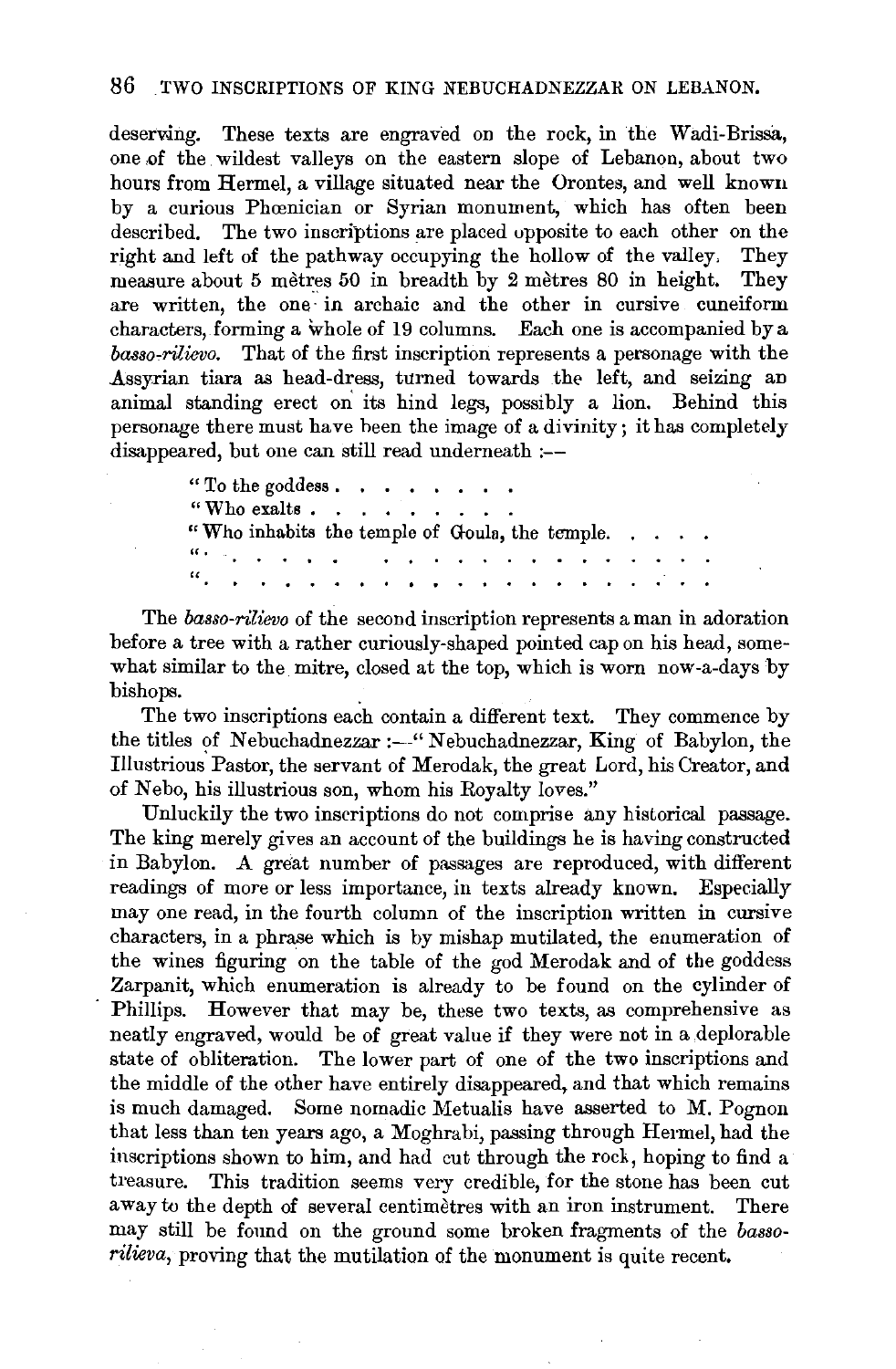$\sim$  Do the inscriptions of Wadi-Brissa indicate the place where the armies of Nebuchadnezzar passed ? M. Pognon does not think so. He is rather of opinion that these texts mark the site of a timber-yard, where trees were cut to be sent to Babylon. The name of Lebanon is repeated several times in mutilated sentences, where it is a question as to the wood employed in Nebuchadnezzar's buildings. The absence of all historical indication would be inexplicable if the inscriptions had been engraved in commemoration of the passage of the armies of the Babylonian conqueror.

 $M.$  Pognon has taken squeezes of the two inscriptions, and will publish them shortly. It is very desirable that at least photographs of them should be executed, and mouldings taken, before the originals, already so seriously injured and exposed to the vandalism of the natives, have suffered new and irretrievable harm. The treasure-seekers are, in fact, one of the scourges of antiquities in Syria. I know it from personal experience, and I have often, alas ! found too visible traces of their manner of investigating the ancient monuments. Some day I will give a few curious details on this subject. I will now only incidentally remark that the archaeologist can occasionally turn to account this kind of Arab lunatics, devoured by their thirst after gold.

The supposition of M. Bognon on the general purport of these two texts becomes very probable· if one compares it with certain facts more or less known, which I will allow myself to point out or to recall.

In the first place, we are aware, from the other inscriptions of Nebuchadnezzar which have reached us, that the great King of Babylon employed a considerable quantity of wood for his sumptuous buildiug of temples and palaces. In one of these inscriptions, preserved in the British Museum, he even says expressly "tbat he has employed for the woodwork of the Chamber of Oracles the largest of the trees which he has had conveyed from Mount Lebanon."

At all times, moreover, Lebanon appears to us as an inexhaustible source of building timber. Every one remembers the timber-cedar and fir-cut in Lebanon and sent by Hiram, King of Tyre, to David and to Solomon for the construction of the Temple and the Royal Palace at Jerusalem.

The prophets show us, on different occasions, the forests of fir trees covering the slopes of this celebrated mountain as the "Glory *(Kabod)* of Lebanon." It is from Lebanon that the Phœnicians, and after them the conquerors of Syria, obtained the materials for their naval constructions. Lebanon, which had in this respect furnished precious resources to Alexander and his successors, played the same part until the Roman epoch. All that part of High Lebanon comprised between Sannin and the Pass of the Cedars, in the middle region of Toula, as far as Semar Jebeil, is still covered with hundreds of Latin inscriptions, engraved on the rock, and reserving for the State, as M. Renan has shown perfectly, in the name.of the Emperor Hadrian, the four species of trees necessary, according to Vegetius, for the requirements of the Imperial fleets-the pine, the larch, the fir, and the cedar (Imperator Hadrianus Augustus: *arborurn genera* iv; *cetera privata).*